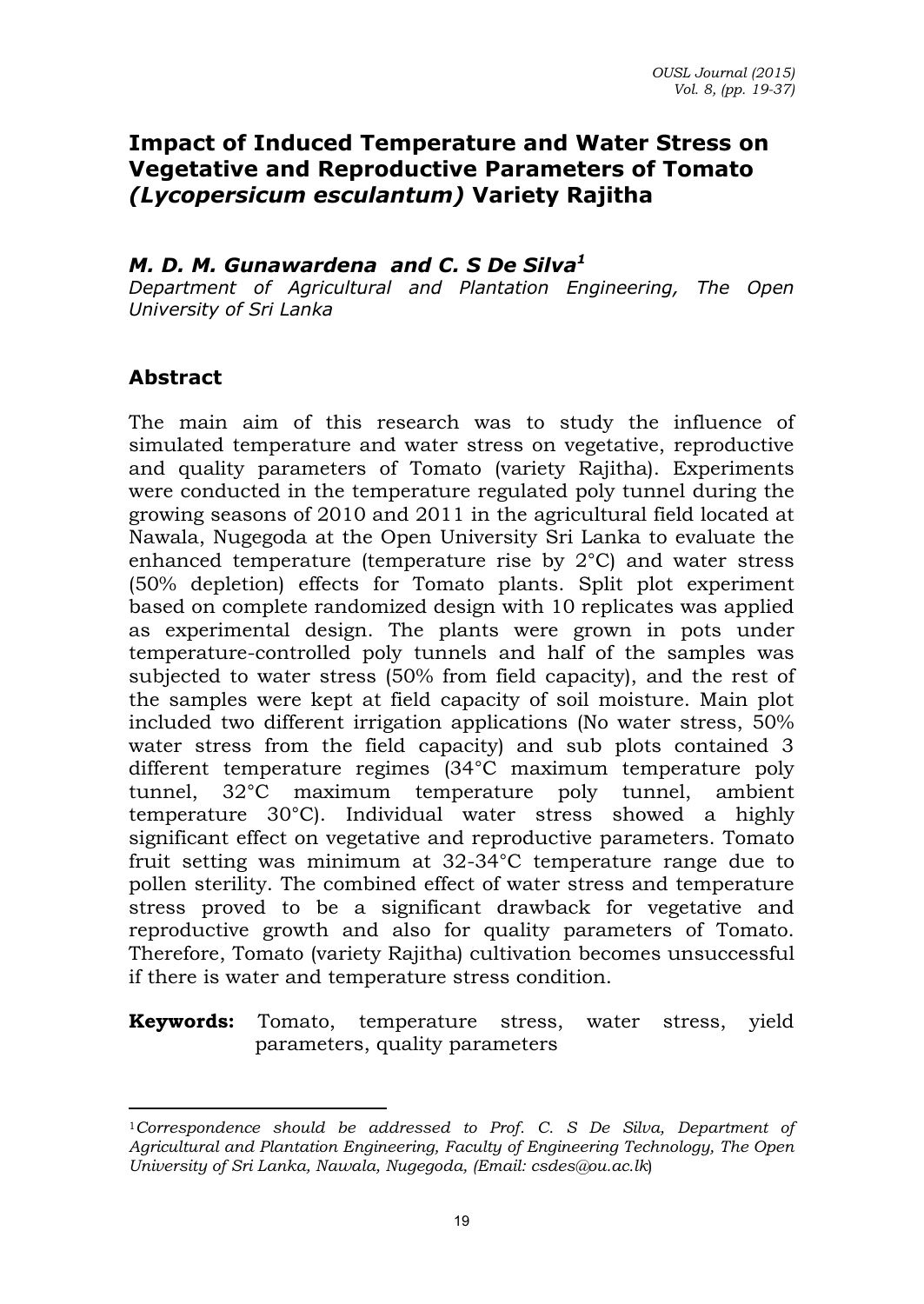# **Introduction**

"Warming of the climate system is unequivocal, as is now evident from observations of increases in global average air and ocean temperatures, widespread melting of snow and ice, and rising global average sea level" (IPCC, 2007). Even with sufficient mitigation measures the current scientific consensus holds that greenhouse gas emissions and atmospheric concentrations are set to increase for some decades. Consequently, global mean surface temperature will continue to rise long after an emissions peak has passed. There is room for debate and uncertainty as to exactly how much warming there will be and at what rate it will unfold, but the general trend of the curve is clear when it concerns about the world average records (IPCC, 2007). Predicted changes in temperature and other climate functions will impact Agro-ecological conditions and food production of the world.

"Tomato" (*Solanum lycopersicum*) refers to the plant or the edible, typically red, fruit that it bears. Tomato (*Solanum lycopersicum*) fruit is consumed in diverse ways, such as raw in salads and as an ingredient in many dishes and sauces, and as drinks. The fruit is rich in lycopene, which may have beneficial health effects (Rangana, 1986). In some studies, lycopene, especially in cooked tomatoes, has been found to help prevent prostate cancer (Rangana, 1986). Lycopene has also been shown to improve the skin's ability to protect against harmful UV rays. Natural genetic variation in tomatoes and their wild relatives have given a genetic plethora of genes that produce lycopene, carotene, anthocyanin, and other antioxidants. Tomato varieties which are available will double the normal vitamin C, 40 times normal vitamin A, high levels of anthocyanin (resulting in blue tomatoes), and two to four times the normal amount of lycopene (numerous available cultivars with the high crimson gene).

Amongst vegetable crops, Tomatoes are the most important horticultural crop in the world and grown on over 4 million hectares of land area (FAO, 2004). Tomato is an important popular vegetable crop grown throughout the year in both *Maha* (October to February) and *Yala* (March to September) seasons in the dry zone of Sri Lanka. It is a rapidly growing crop with total growing period varying from 90-150 days and also a day neutral plant. Tomato can grow in a wide range of soils but a well drained sandy loam with pH of 5 to 7 is preferred. Water logging leads to incidence of diseases such as bacterial wilt. The ideal population is about 40000 plants/ha (Anon, 1990 - Department of Agriculture-Techno guide, 2009).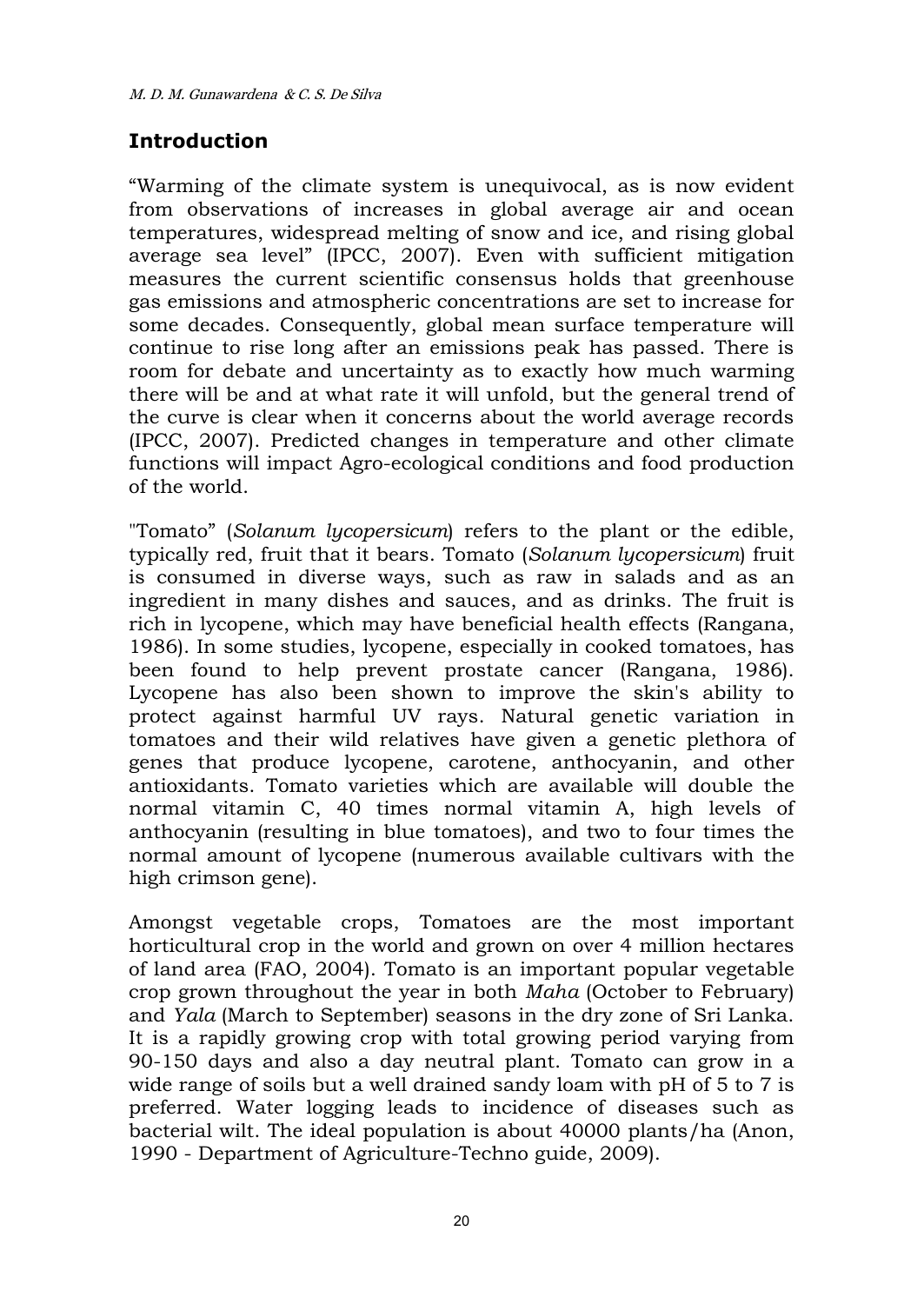Tomato is widely cultivated by a considerable portion of farming communities in all agro-ecological zones of Sri Lanka. It is important to study the effects of both temperature and water stress on the growth and yield of this vegetable which may result from global warming. Tomato production is limited by high day time temperature and, especially by high night time temperature (Moore and Thomas, 1952). Peet *et al*. (1997) which demonstrates that daily mean temperature is more critical than night time temperature. Dinar and Rudich (1985) reported that in Tomato plants, high temperatures affect several physiological and biochemical processes dealing finally with yield reduction. This research aimed to determine the effect of temperature and water stress on vegetative, yield and quality parameters of Tomato (*Lycopersicon esculentum*) variety, Rajitha as this variety is widely cultivated by farmers for its good marketability.

# **Methodology**

# **Induced Environmental Conditions**

All the experiments were conducted at the Open University of Sri Lanka, Nawala, Nugegoda, from September 2009 to April 2011 for the 3 consecutive seasons. Poly tunnels were constructed in order to maintain the stipulated temperature conditions by means of thermostat and air circulation fans (Figure 1). Poly tunnels are 7 m in length, 3 m in width and 4 m in height with a half dome shape top and opened in the middle of the half dome to facilitate the air circulation. One set of poly tunnel was maintained at  $32^{\circ}C$  ( $\pm 2^{\circ}C$ ) maximum temperature and the other set of polytunnel was maintained at 34°C (± 2°C). When the temperature increases above the respective maximum temperature, the fans start to operate automatically until the temperature is controlled to the maximum temperature fixed for that particular poly tunnel.

# **Crop Management**

Tomato (variety Rajitha) seeds were obtained from the Department of Agriculture, Gannoruwa where quality and purity are certified. Nursery was prepared with well aerated and fumigated top soil on a tray and seeds were sown in rows at 1 cm depth. Tomato seedlings were transplanted into individual plastic pots (30 cm diameter and 30 cm deep). The pots were filled with a compost and reddish brown earth soil mixture. This vegetable was grown at 3 different conditions as explained above. In the management of this crop, recommendation of the agricultural department was adopted for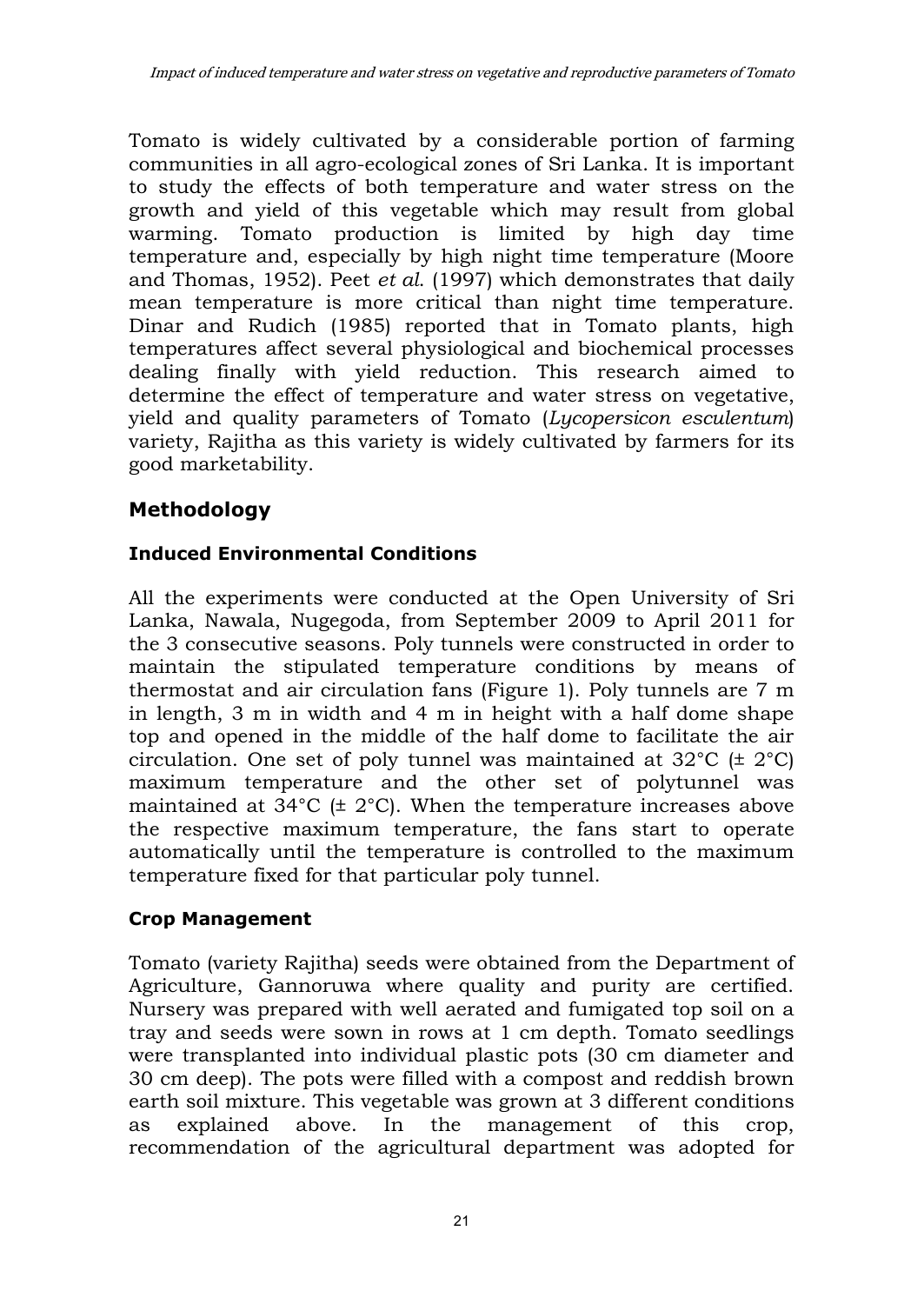fertilizing, weeding etc. except water management (Anon, 1990). N, P and K fertilizer applications were also followed according to the Department of Agriculture recommendation such as 100 kg/ha N, 65 kg/ha P, and 160 kg/ha K depending on the soil test. The crop has a fairly deep root system reaching as far as 1.5 m. The maximum rooting depth occurs about 60 days after transplanting resulting in a maximum  $ET_0$  of 6 mm/day. The plants are adversely affected when more than 40 present of the total available soil water has been depleted (Doorenbos and Kassam, 1979).

Chemical control of pest and diseases was done by application of Atabron (a.i. chlorfluazuron) and Vondozeb (a.i. Mancozeb) at 4, 6 and 8 WAP. In addition, pegging at 4WAP, application of top dressing at 3 and 6 WAP and regular observations were done.



**Figure1.** Temperature regulated poly tunnel (a) outside and (b) inside

### **Experimental Design and Statistical Analysis**

The experiment was laid out at split plot experimental design in a complete randomized manner with ten replicates for the main plot treatment. The main plot included two different soil moisture conditions by irrigating such as field capacity (no water stress) and 50% of the field capacity imposed (water stress) while the sub plots contained 3 different temperature regimes; 34°C (maximum), 32°C (maximum) and ambient temperature at open space. Soil moisture measurements were carried out using tensiometer. Data were analyzed using split plot analysis of variance. There were two factors *i.e*., temperature stress and water stress. All extraction runs and analyses were carried out at least in duplicate and in randomized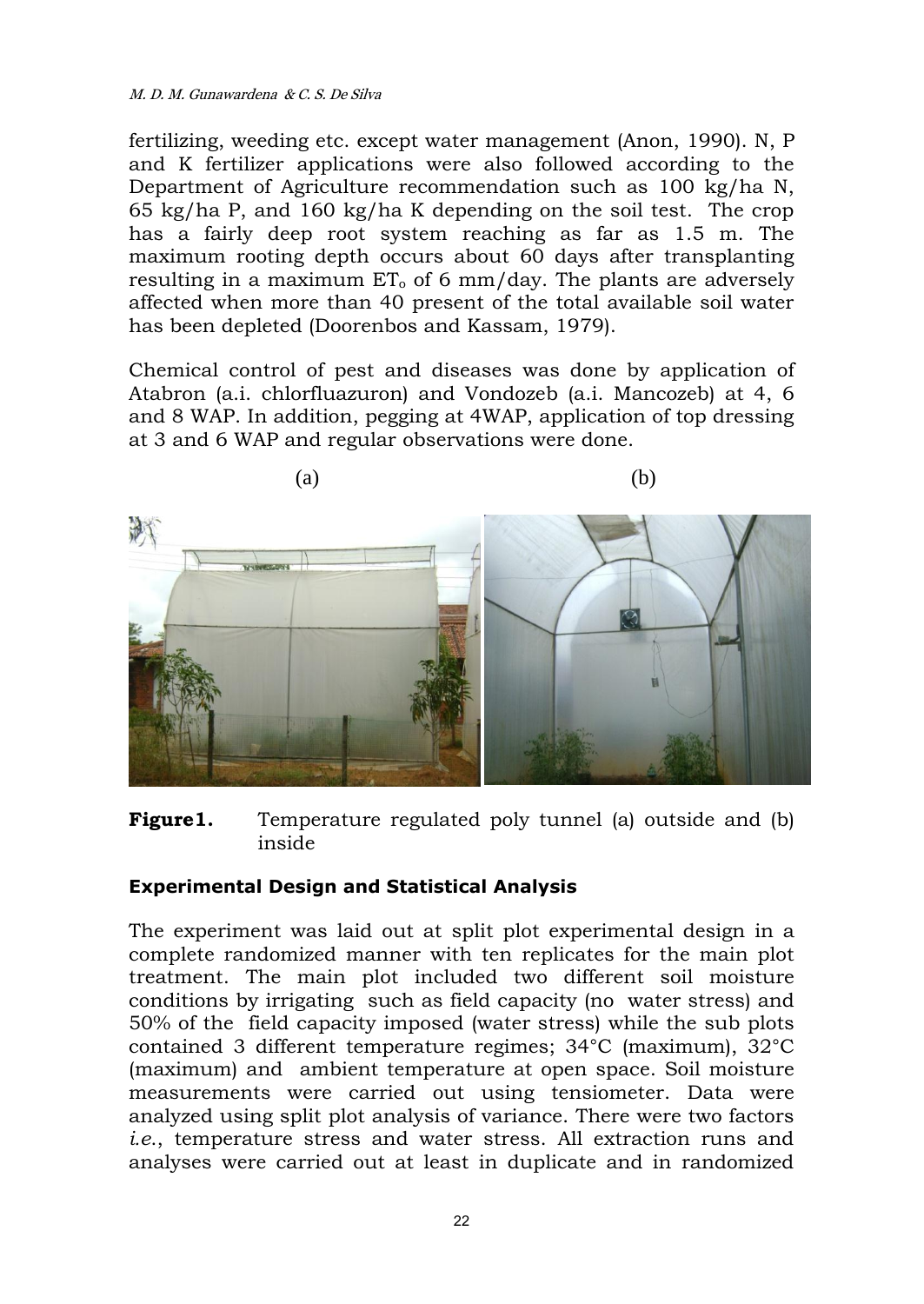order with the mean values being reported. Analysis of variance (ANOVA) of the results was performed using General Linear Model procedure of SPSS (Software Version 19). Multiple comparison of the various means were carried out by LSD (Least Significant Difference) test at  $P = 0.05$  and  $p = 0.01$  as the usual procedure.

# **Irrigation Levels**

The soil water content in half of the pots was kept at field capacity by compensating the loss in weight by adding water. Each pot was filled with 5 kg of air dried soil. Other normal agronomic practices for each crop were followed. Two water regimes were imposed which were well-watered treatment at field capacity and water stress imposed by reducing the soil water content until 50% of the field capacity level .

Soil moisture was determined prior to each irrigation event and daily rainfall and pan evaporation data were recorded. Soil bulk density was measured to calculate volumetric water content of soil. The upper limit (field capacity) and the lower limit of the available soil moisture contents of volumetric basis were considered as 28% and 16% respectively.

Soil field capacity was calculated on soil dry weight basis. Water stress treatments were, imposed when the plants were established. Only the deficit amount of moisture was added to the root zone to attain field capacity. Before starting addition of water, Tensiometer was fixed to the soil of the polyethylene encircled root zone.

### **Evaluating Vegetative and Reproductive Parameters of Tomato Plants**

The transplant success (survival rate) was estimated by the percentage of plants that showed successful establishment at 3 weeks after planting (WAP). Morphological and yield parameters of Tomato were investigated during the growing and reproductive periods**.** Chemical control of pest and diseases was done by application of Atabron (*a.i*. chlorfluazuron) and Vondozeb (*a.i*. Mancozeb) at 4, 6 and 8 WAP. In addition, stalking at 4 WAP, application of top dressing at 3 and 6 WAP and regular observation were being made. Number of leaves, leaf area index (LAI) and plant height was measured at weekly intervals up to 6 weeks after flowering (WAF) as morphological parameter. Numbers of leaves per plant were counted once for two weeks. The number of leaves on the main stem (primary leaves) and the rest of the leaves on the shoots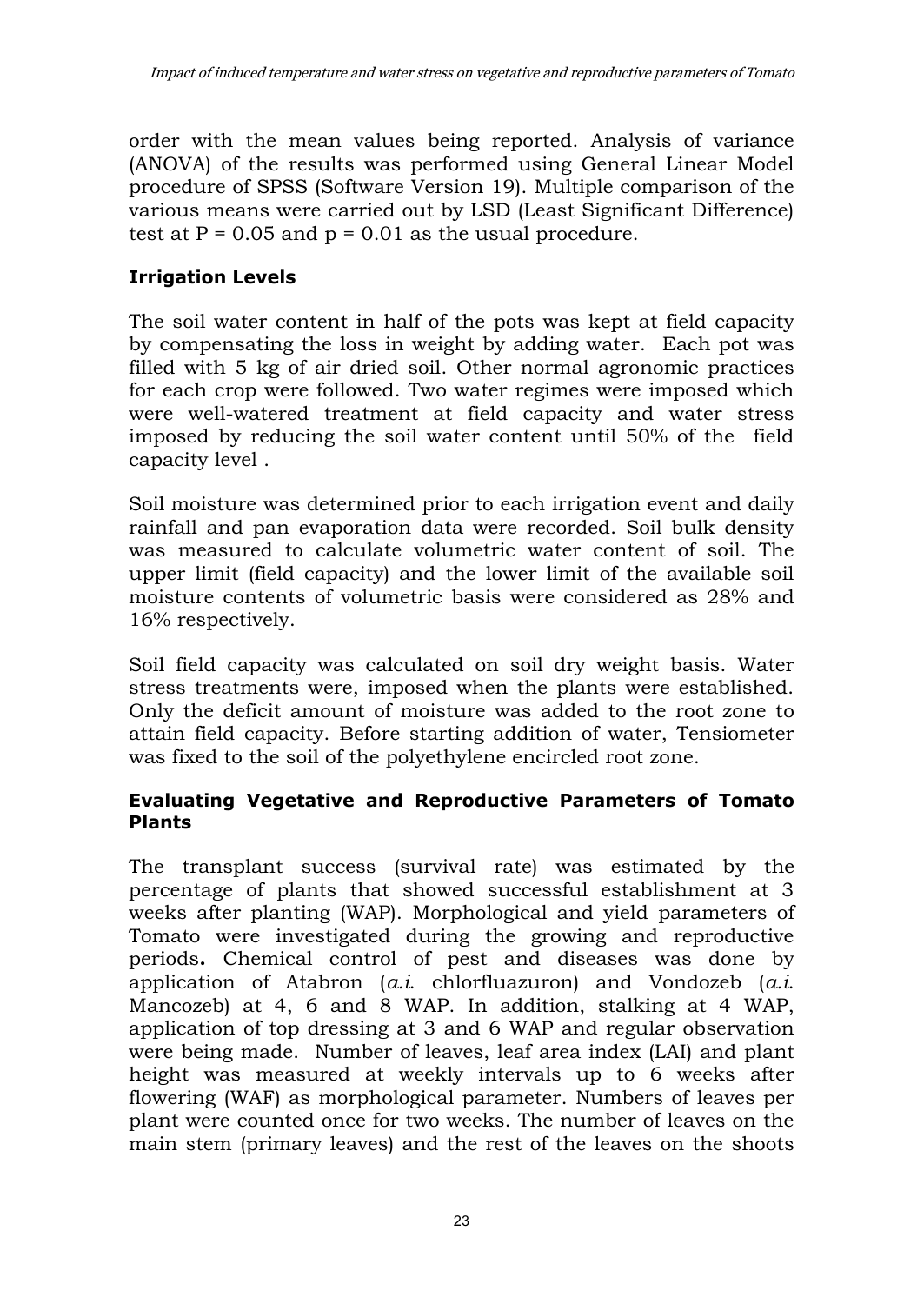subtending the primary flowers which were longer than 1 cm (secondary leaves) were counted and totaled to determine effects on leaf initiation.

Leaf area index (LAI) was determined directly by taking a nondestructive sample of foliage from a plant canopy, measured the leaf area per sample plot, and divided it by the plot land surface area. For that, three replicated plants per each treatment were selected for the study. Leaves were sampled from different levels of the canopy, twenty each from replicated plants, during the fullfoliage period in growing seasons. Each leaf was spread over millimeter graph paper, and the outline of leaf was drawn. Using the paper knife, the area of the millimeter graph paper covered by the outline was cut and weighed on an electronic balance. One cm<sup>2</sup> of the same millimeter graph paper was also cut and weighed. The following equation was used to calculate the leaf area nondestructively:

$$
Leaf area (cm2) = \frac{X}{Y}
$$

Where

X is the weight of the graph paper covered by the leaf outline (g) Y is the weight  $(g)$ , of the cm<sup>2</sup> area of the graph paper.

The plant height of 15 randomly selected plants (five plants per each replicates) was recorded in each treatment from ground level to the tip of plants by means of meter rod and average height of plant was calculated.

Time of flowering (days to attain 50% or 100% flowering at weekly interval), flower production (number of flowers per week), and fruit set (number of fruits per week) were recorded to study the flowering behaviour and fruit production under different treatments.

Due to temperature and water stress, there were changes in vegetative growth stages of the crops before getting in to reproductive growth as fruit pods. Therefore, parameters such as fruit yield per plant (g), fruit weight (g), number of fruits per plant, and plant height (cm) were measured weekly.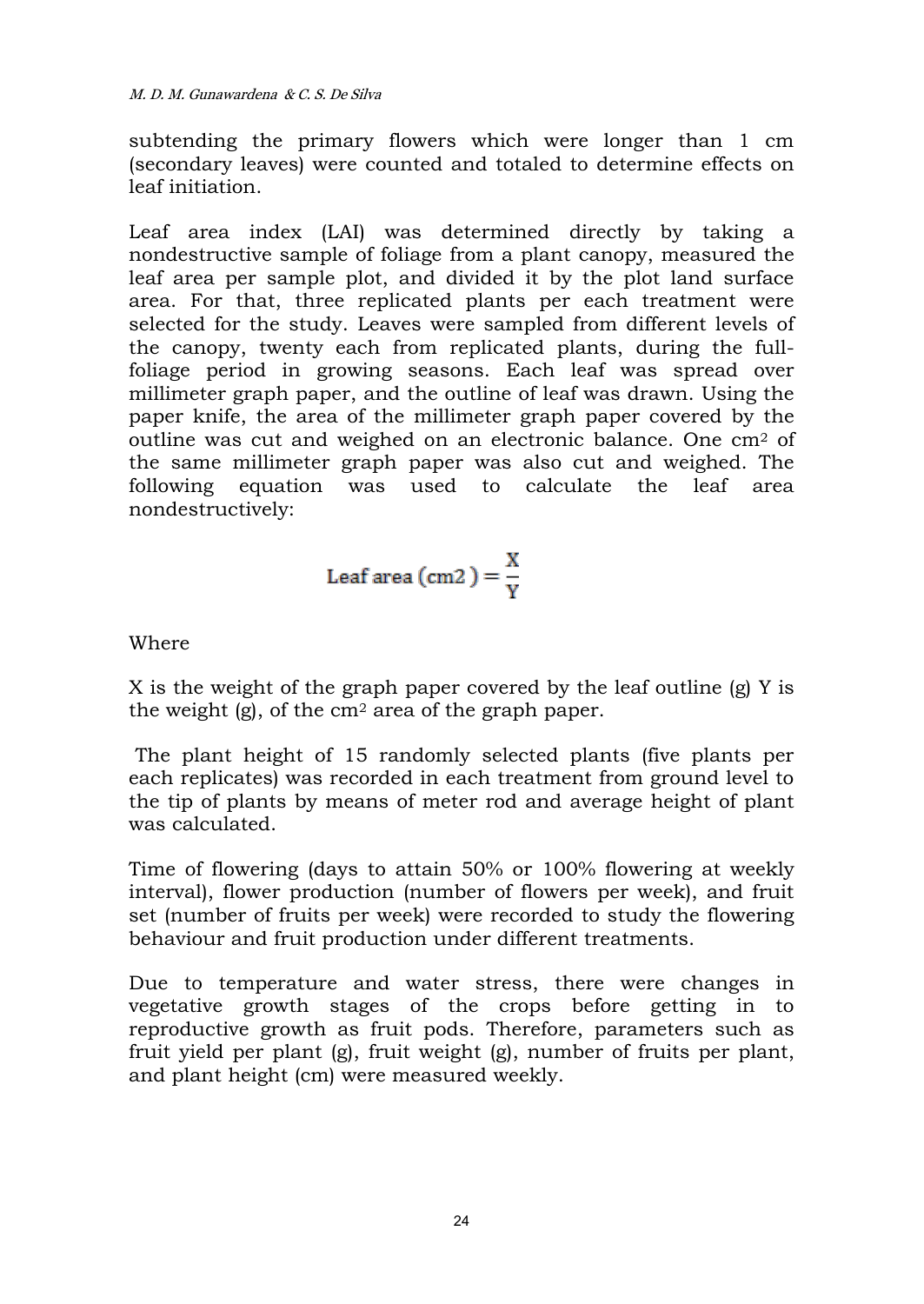### **Results and Discussion**

#### **Temperature and Water Stress Effect on Growth Parameters of Tomato**

#### *1***. Transplant Success**

The results of vegetative parameters for the mean of three seasons are presented in Table 1. Mean value of transplant success percentage for different treatments were compared, 32°C maximum temperature with no water stress had the highest significant ( $P \leq$ 0.05) transplant success of 93.67% followed by ambient temperature with no water stress (93.3%), 34°C maximum temperature with no water stress (92.15 %), ambient temperature with 50% water stress (76.20%) 32°C maximum temperature with 50% water stress (70.20%) and 34°C maximum temperature with 50% water stress (64.05%) respectively (Figure 2). However, the transplant success showed a significant decline with water stress while the combination of water and temperature stresses have resulted in the lowest transplant success due to enhancement of the plant stress (Table 1 and 2).



⊠No water stress □ 50% water stress

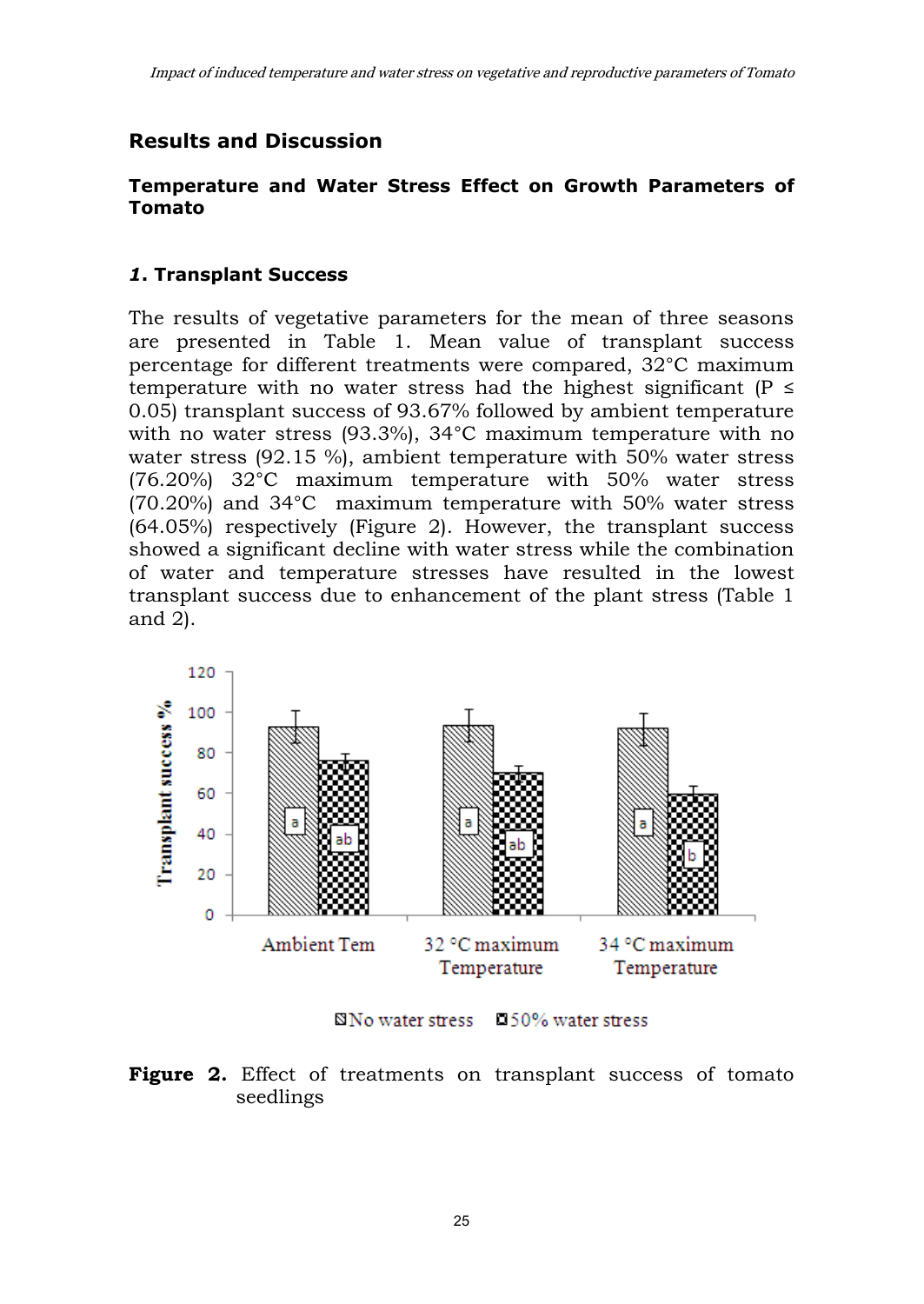Stresses restraint can result in hardened or stress-tolerant seedlings. This stress tolerance is important for transplanting when field establishment cannot be done immediately or sustained under future predicted hazards (Marr and Jirak, 1990). The goal in transplant production is to achieve an optimal seedling size with the appropriate level of stress tolerance to withstand environmental or other stresses when the plugs are transplanted into the field.

### **2. Plant Height**

Based on the results on plant height, it was clear that, plants which received more water could grow well and accumulate a higher amount of fresh and dry matter in the shoots. Mature plants, which received enough water without any limitation, had significantly higher stems. These results indicate that water stress on the plants may significantly reduce the vegetative growth of tomato (Table 1). Imposed water stress decreases plant height and shoot growth, but this is not statistically significant at 3 and 6 weeks after transplanting. When comparing the mean value of plant height at three weeks after planting (3WAP) for different treatments, both 32°C maximum temperature with no water stress and 34°C maximum temperature with no water stress had shown the highest plant height of 21.3 cm followed by 34°C maximum temperature with 50% water stress (19.20 cm), 32°C maximum temperature with 50% water stress (18.93 cm), ambient temperature with no water stress (18.10 cm) and ambient temperature with 50% water stress (17.63 cm) respectively (Figure 3).



**Figure 3.** Effect of treatments on plant height at three weeks and six weeks after planting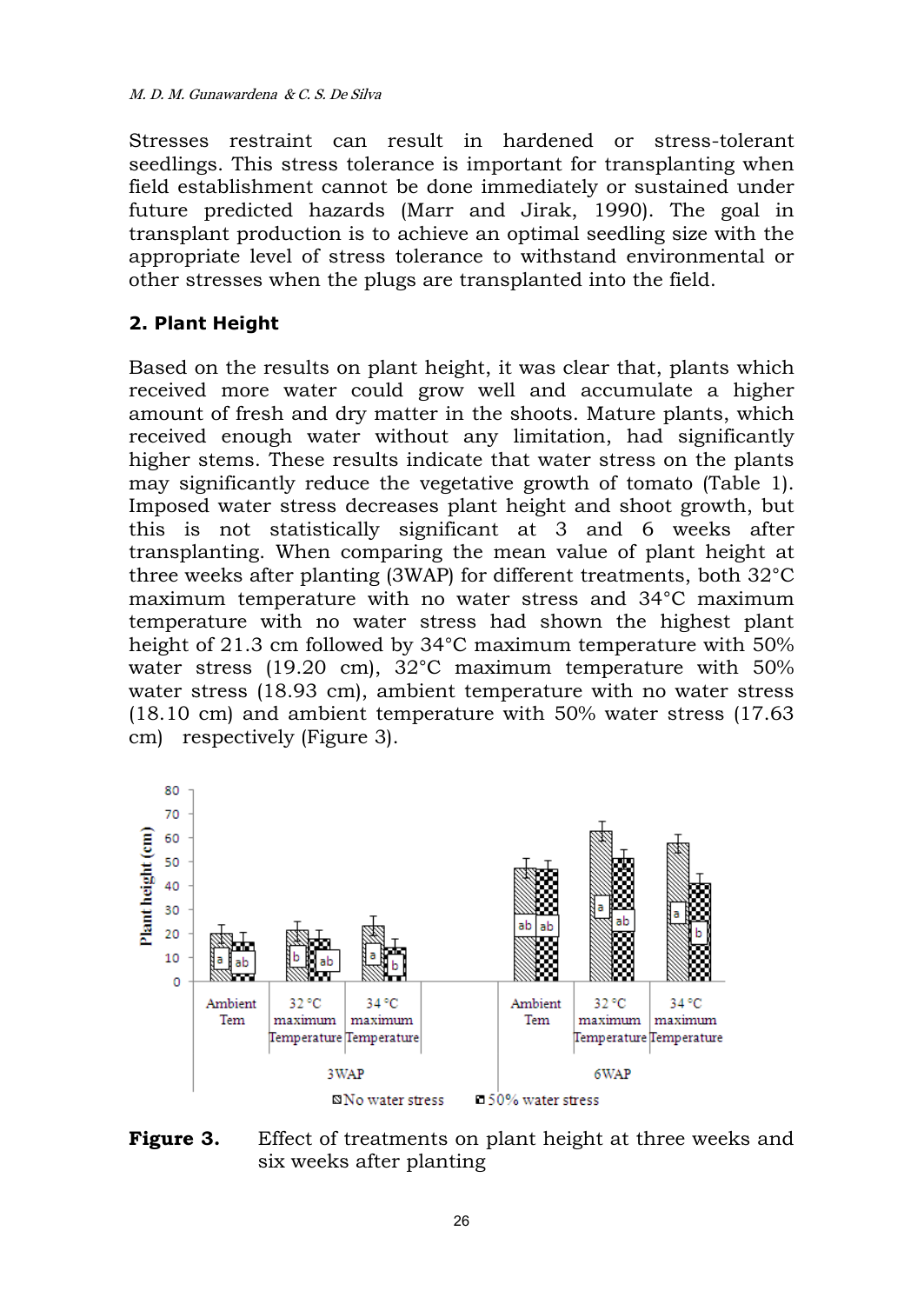Plant height at six weeks after planting (6WAP), 32°C maximum temperature with no water stress had shown the highest plant height of 63.16 cm followed by 34°C maximum temperature with no water stress (58.01 cm),  $32^{\circ}$ C maximum temperature with 50% water stress (51.36 cm), 34°C maximum temperature with 50% water stress (49.20 cm), ambient temperature with no water stress (47.64 cm) and ambient temperature with 50% water stress (46.89 cm) respectively (Figure 3).

Although combine stress treatment showed the lowest plant height at both 3 and 6 WAP, it did not significantly effect the reduced shoot growth. Similarly Adil *et al* (2003) shows that plant height was generally reduced when subjected to heat shock treatment at 37 ºC.

### **3. Leaf Number**

The effect of water and temperature stress conditions on leaf number at 3 week after planting and 6 week after planting is respectively shown in Figure 4. When comparing mean value of leaf number at three weeks after planting (3WAP) for different treatments, no water stress at 34°C maximum temperature had shown the highest leaf number of 33.5 followed by and 32°C maximum temperature with no water stress (28.67), 34°C maximum temperature with 50% water stress (25.17), ambient temperature with no water stress (25), 32°C maximum temperature with 50% water stress (21.33), and ambient temperature with 50% water stress (20.33) respectively (Figure 4). Leaf number at six weeks after planting (6WAP), 32°C maximum temperature with no water stress had shown the highest leaf number of 49 followed by 34°C maximum temperature with no water stress (46), ambient temperature with no water stress (35.5), 34°C maximum temperature with 50% water stress (31), 34°C maximum temperature with 50% water stress (49.20cm), ambient temperature with 50% water stress (28 ) and ambient temperature with 50% water stress (27.5) respectively. Significantly high leaf number at 0.05 probability level was shown by no water stress treatment at 3WAP (Figure 4).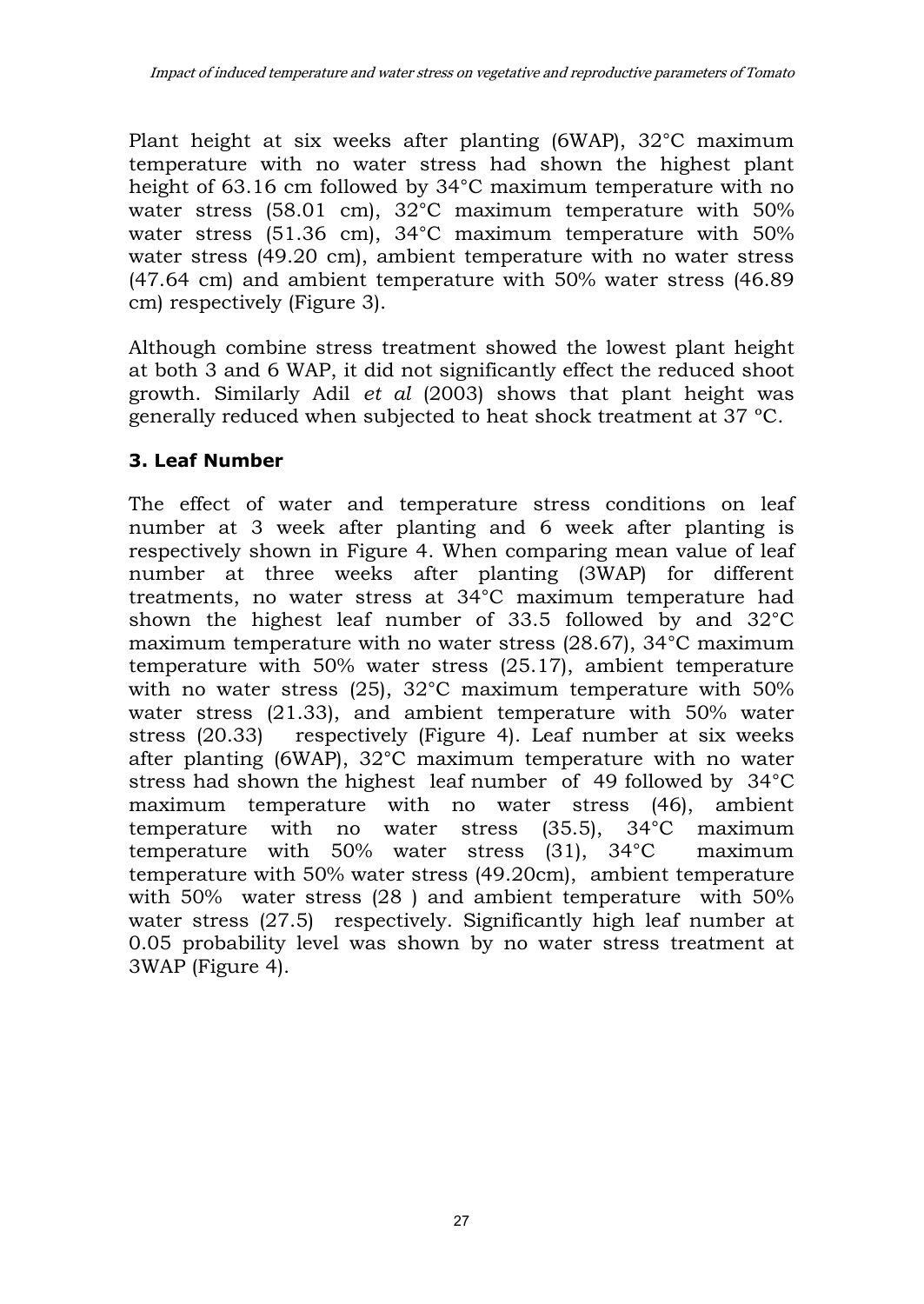

**Figure 4.** Effect of treatments on leaf number at three weeks and six weeks after planting

#### **Temperature and Water Stress Effect on Yield Parameters of Tomato**

### *1. Flowering*

With respect to flower formation and fruit setting the number of flowers formed at 9, 11, 13, and 15 WAP are illustrated in Figure 5. Early flowering was observed in plants kept at higher temperatures similar to the report of Weerakkody and Peris (1996) where early flowering of tomato in the indoor culture was a result of the vigorous vegetative growth of the plants. Although there was early flowering, there was no significant variation ( $p \geq 0.05$ ) of number of flower/plant among the treatments.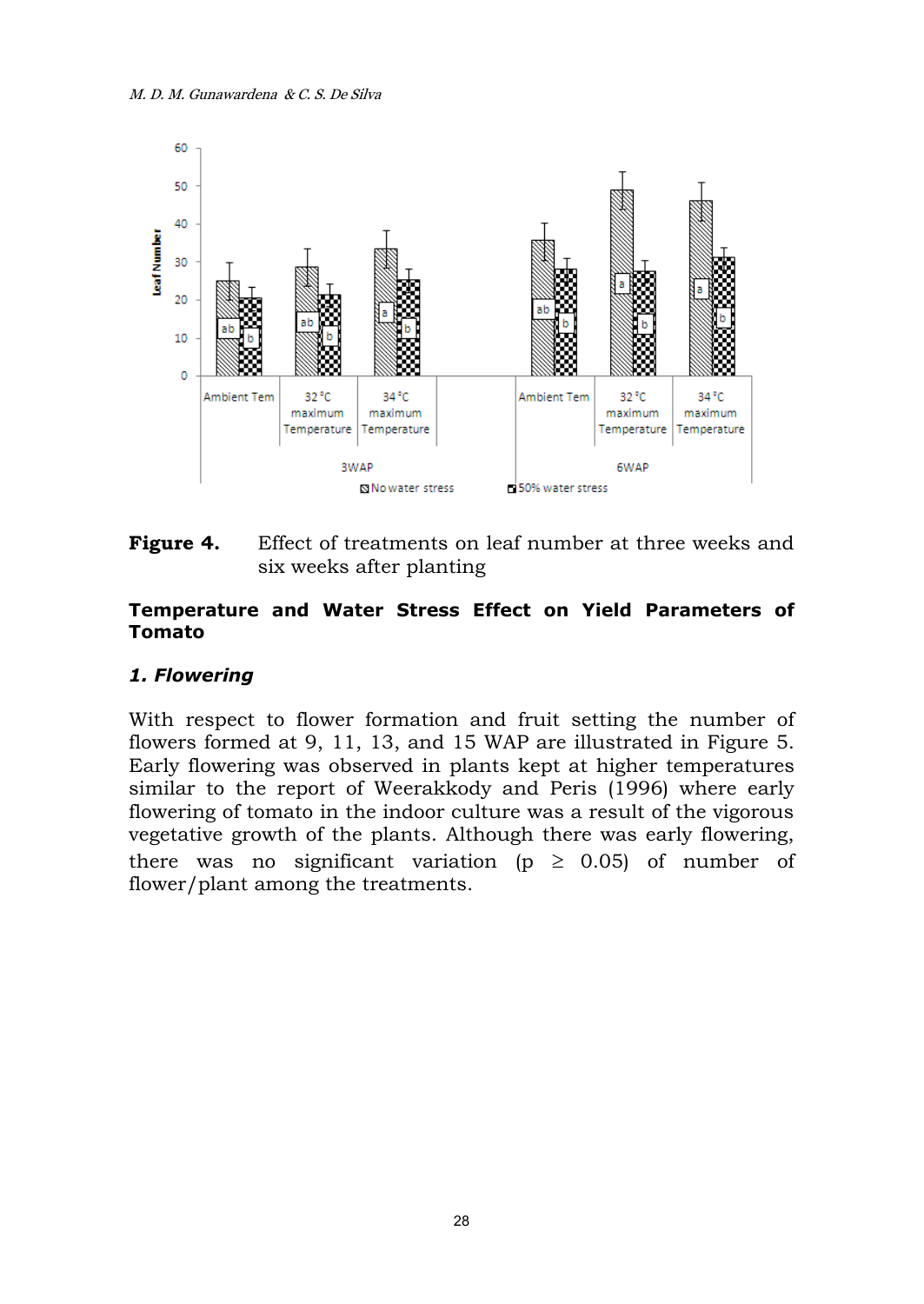

**Figure 5.** Effect of treatments on Flowering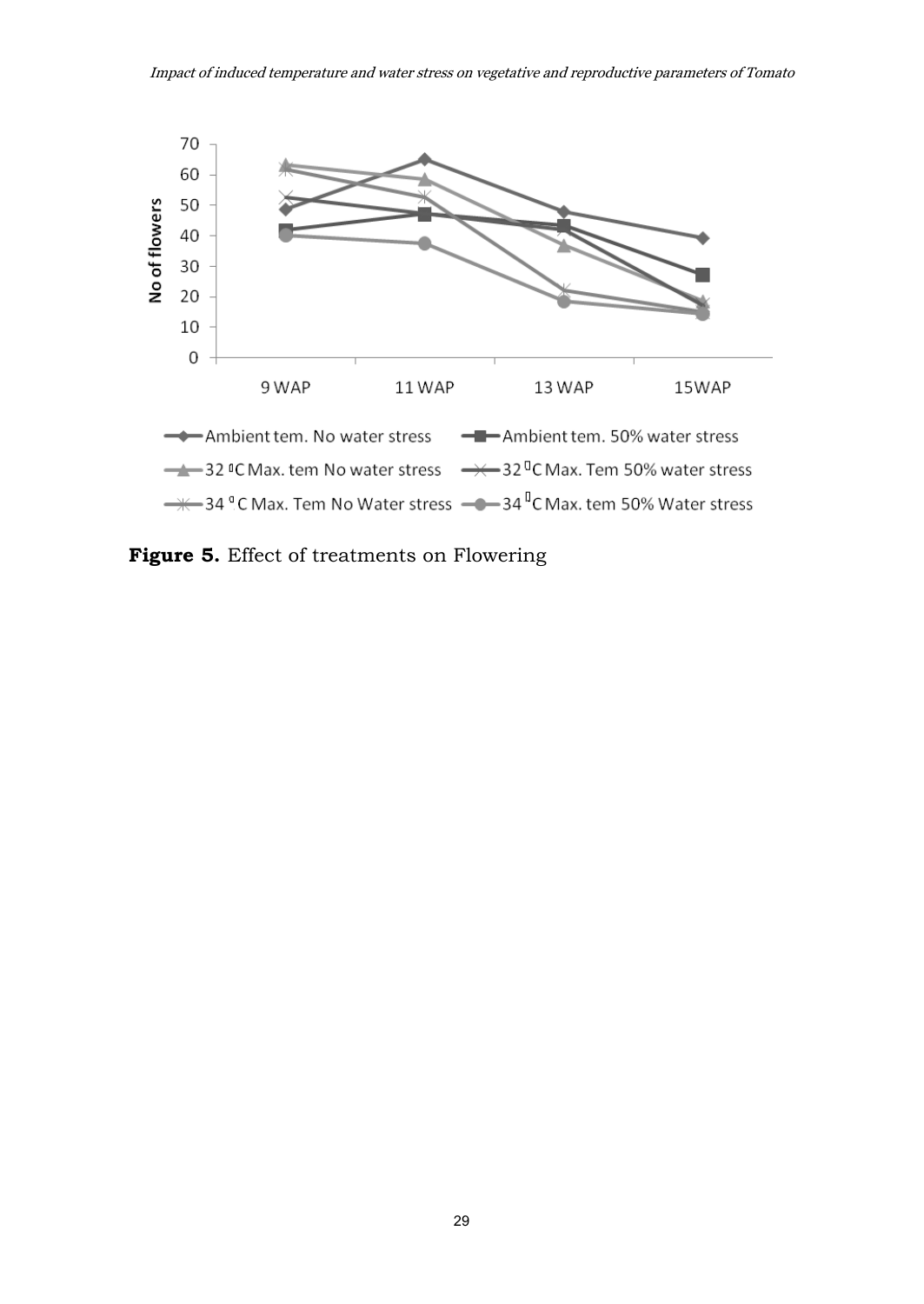| Treatment                                  | Transplant success %    | Plant Height (cm) |              | Leaf Number |       | Weight    | No of Fruit   | Yield    |        | foisture Soluble Solid | ቼ    |                  |
|--------------------------------------------|-------------------------|-------------------|--------------|-------------|-------|-----------|---------------|----------|--------|------------------------|------|------------------|
|                                            | p<br>3WA                | WAP               | <b>AVWAP</b> | <b>SWAP</b> | 6WAP  | (g/fruit) | plant         | kg/plant |        | Panx)                  |      | <b>Noidity %</b> |
| Ambient tem No water stress                | 93.30                   | 8.10              | 47.64        | 25.00       | 35.50 | 42.62     | \$4.50        | Ξ        | 48.00  | $^{50}$                | 4.47 | 0.36             |
| Ambient tem 50% water stress               |                         | 17.63             | 46.89        | 20.33       | 28.00 | 36.16     | 32.50         | Ê        | 30.00  | 9                      | 4.47 | 0.43             |
| 32°C Max. tem No water stress              | 93.6                    | 21.36             | 63.16        | 28.67       | 49.00 | 56.17     | 60.11         | 0.79     | 53.50  | 6.40                   | ន្ទ  | $\overline{5}$   |
| 32°C Max. tem 50% water stress             |                         | 18.93             | 51.36        | 21.33       | 27.50 | 33.16     | 8.50          | 0.28     | \$1.00 | 7.67                   | 4.03 | 0.39             |
| 34 <sup>9</sup> C Max. tem No Water stress | $\overline{\mathbb{R}}$ | 21.36             | 58.01        | 33.50       | 46.00 | 31.36     | 5.50          | 51       | 54.00  | 9.80                   | 4.20 | $\overline{51}$  |
| 34°C Max. tem 50% Water stress             | 64.05                   | 1920              | 49.20        | 25.17       | 31.00 | 15.99     | $\frac{6}{4}$ | 0.06     | 26.00  | 12.07                  | 3.97 | 54               |
|                                            |                         |                   |              |             |       |           |               |          |        |                        |      |                  |

**Table 1.** Variations of crop characters of tomato under stress condition

Table 1. Variations of crop characters of tomato under stress condition

| ĺ                               |
|---------------------------------|
| - 1444042<br>)                  |
| ĺ                               |
| c contrasts c<br>$\overline{a}$ |
|                                 |
|                                 |
| -<br>><br>><br>きりょうこう うらり りょうしゅ |
| י<br>ו<br>$\frac{1}{2}$         |
| Ó<br>ĺ<br>;<br>;<br>;<br>;<br>; |
|                                 |
| į                               |
| :<br>:                          |
|                                 |
| Ï                               |
|                                 |
| i<br>i                          |
| I<br>C                          |
| ŕ<br>i                          |

30

|                      |   |                             |                          |                             | S                                     |                            |                    |                        |                   |
|----------------------|---|-----------------------------|--------------------------|-----------------------------|---------------------------------------|----------------------------|--------------------|------------------------|-------------------|
| Source of variations | ₩ | Transplant success<br>%3WAP | Plant height<br>WAP (cm) | Plant height<br>$6WAP$ (cm) | Leaf Number<br><b>AVW<sub>3</sub></b> | Leaf Number<br><b>GWAP</b> | Fruit weight $(g)$ | No fruits per<br>plant | kg/plant<br>Yield |
| Aain plot trt (WS)   |   | 357.784**                   | 12.802                   | 28.445                      | 06.722*                               | **896                      | $^{103.4***}$      | 40.5**                 | $0.411***$        |
| Sub plot trt (TS)    |   | 56.854***                   | 1.038                    | 53,455                      | 68.667                                | $7.875***$                 | 73.054**           | 363.875**              | $237***$          |
| $NS*TS$              |   | 15.753*                     |                          | 19.002                      | 385                                   | $3.625*$                   | $25.141***$        |                        | $0.58***$         |
| Error                |   | 8.741                       |                          | 19.901                      | ຊ                                     |                            | 9,106              |                        |                   |
|                      |   |                             |                          |                             |                                       |                            |                    |                        |                   |

 $*$  indicates significant at the 0.01< P  $\leq$  0.05 probability level; and  $**$  indicates significant at the  $\leq$  0.01 probability level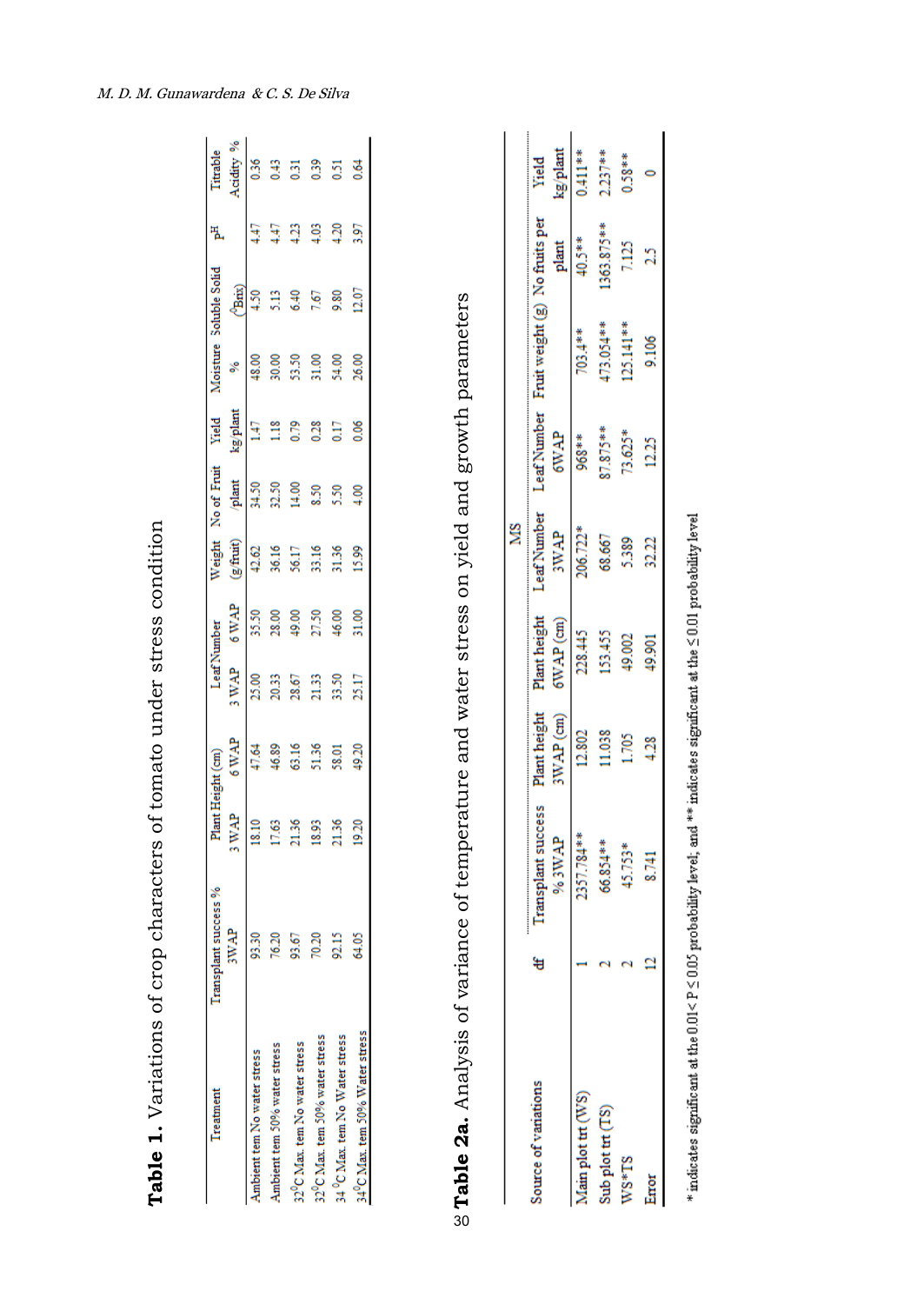| Source of variations |   |            | ⋚             |            |           |
|----------------------|---|------------|---------------|------------|-----------|
|                      | ₩ | Moisture   | Soluble Solid | 뛈          | Titrable  |
|                      |   | ℅          | ("Brix)       |            | Acidity % |
| Main plot trt (WS)   |   | 2346.125** | 57.537**      | $0.261***$ | $194*$    |
| Sub plot $tr(TS)$    |   | 16.625     | 8.681**       | $0.094***$ | 1.249*    |
| $W_{S+TS}$           |   | $37.625**$ | $1.017*$      | 0.24       | 0.428     |
| Error                |   | 5.208      | 0.202         | 0.08       | 399       |

| ;<br>;<br>こくらもく<br>)<br>                                                                   |
|--------------------------------------------------------------------------------------------|
| ;<br>;<br>;<br>;<br>;                                                                      |
| į<br>こう りそうせつそう うろうりょう うりょう うそうさん<br>$\overline{\mathbf{1}}$                               |
|                                                                                            |
| í                                                                                          |
| i<br>֧֧ׅ֧ׅ֧֧ׅ֧ׅ֧ׅ֧ׅ֧֧ׅ֧ׅ֧֧֧֧֧֧֪֧֧֪֧֧֧֧֧֚֚֚֚֚֚֚֚֚֚֚֚֚֚֚֚֚֚֚֚֚֚֚֚֚֚֚֚֝֝֜֓֝֓֝֜֜֜֝֬֜֜֝֬֝֝֝֝֝֝֝ |
| .<br>I                                                                                     |
| ć<br>l                                                                                     |

31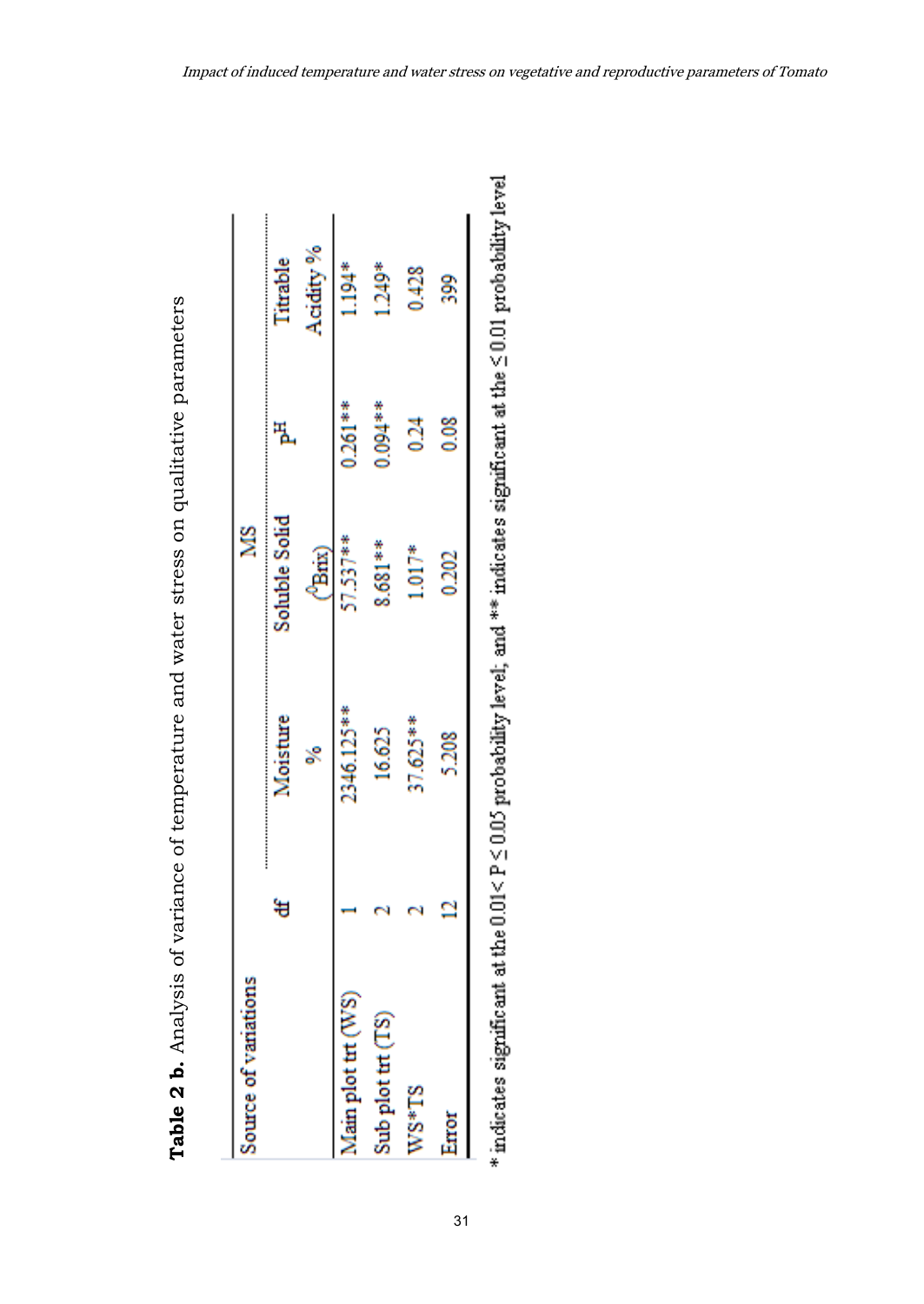### *2.* **Fruit Weight**

When comparing the mean value of fruit weight for different treatments, 32°C maximum temperature with no water stress had shown the highest fruit weight of 56.17 g followed by ambient temperature with no water stress (42.62 g), ambient temperature with 50% water stress (36.16 g), 32°C maximum temperature with water stress, 34°C maximum temperature with no water stress (31.36 g) and 34°C maximum temperature with 50% water stress (15.99 g) respectively (Figure 6). High temperatures can cause significant losses in Tomato productivity due to reduced fruit set, and smaller and lower quality fruits (Stevens and Rudich, 1978). Abdalla and Verderk (1968) showed that vegetative and reproductive processes in tomatoes are strongly modified by temperature alone or in conjunction with other environmental factors. High temperature stress disrupts the biochemical reactions fundamental for normal cell function in plants. It primarily affects the photosynthetic functions of higher plants (Weis and Berry 1988).



**Figure 6.** Effect of treatments on average fruit weight

### **3. Number of Fruits per Plant**

When comparing mean value of number of fruits per plant for different treatments, ambient temperature with no water stress had shown the highest fruit number 34.5 followed by ambient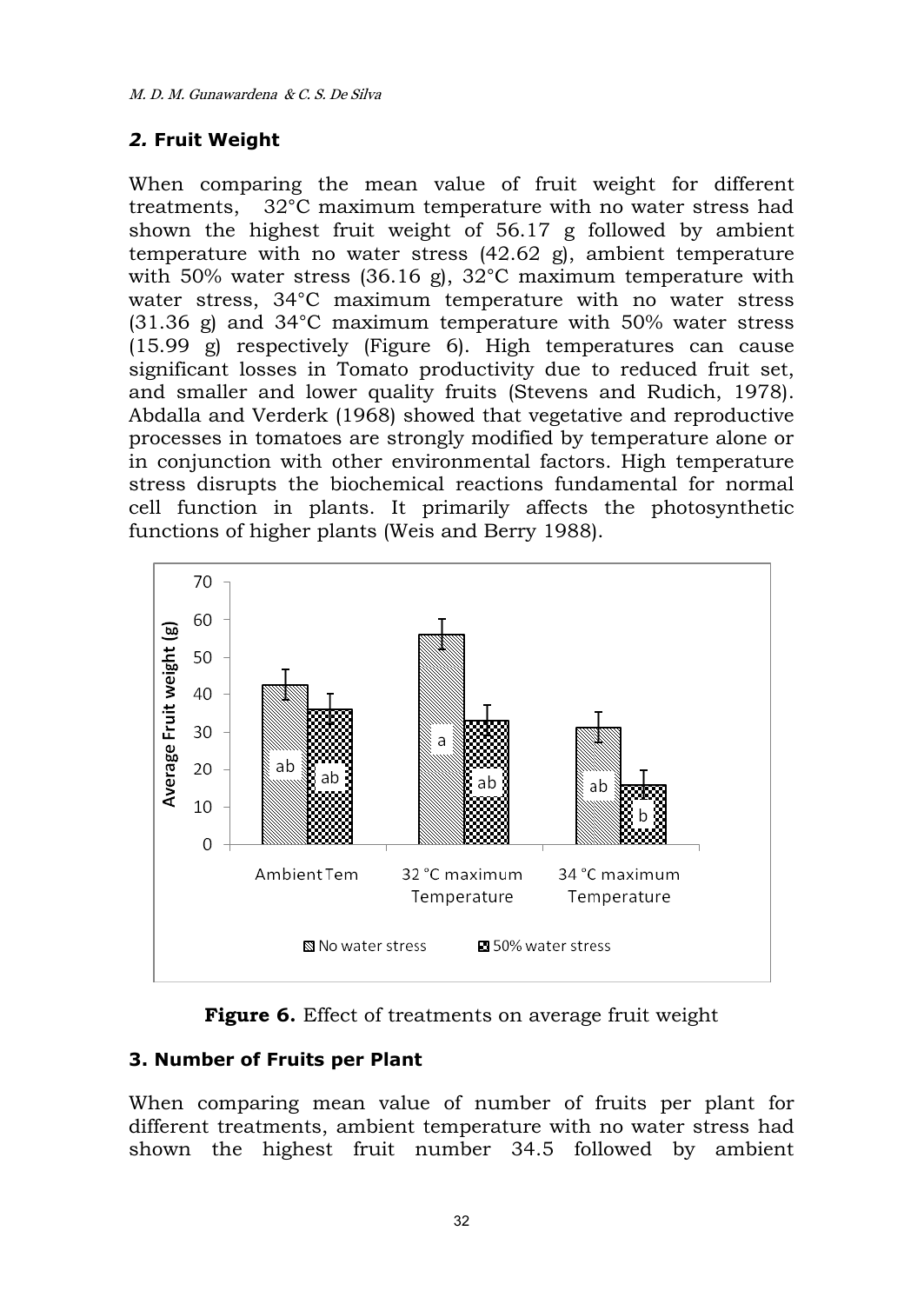temperature with no water stress (32.5), 32°C maximum temperature with no water stress (14.00), 32°C maximum temperature with 50% water stress (8.5), 34°C maximum temperature with no water stress (5.5), and ambient temperature with 50% water stress (4) respectively (Figure 7).





# **4. Fruit Yield**

Fresh fruit yield, fresh fruit weight, fruit number per plant and crop residue weight (vegetative biomass) of tomato were significantly different among treatments. The interaction effect resulted the highest mean yield (1.47 kg/plant) in plants grown in outdoor ambient temperature without water stress, followed by outdoor grown plants with water stress (1.175 kg/plant) (Figure 8). The potential yield range of tomato with the application of recommended chemical fertilizer is 20 to 30 t/ha (Anon, 1990-Department of Agriculture Crop recommendation – Techno guide).

Therefore, above yield of tomato in ambient temperature (outdoor condition) without water stress is in the potential yield range of tomato. Although the vegetative growth was higher and early flowering occur at the 32°C temperature, the yield was low (0.78 kg/plant) and with water stress it was further reduced to 0.281 kg/plant. Meanwhile the yield obtained at 34°C maximum temperature was 0.172 kg/plant and with water stress it was further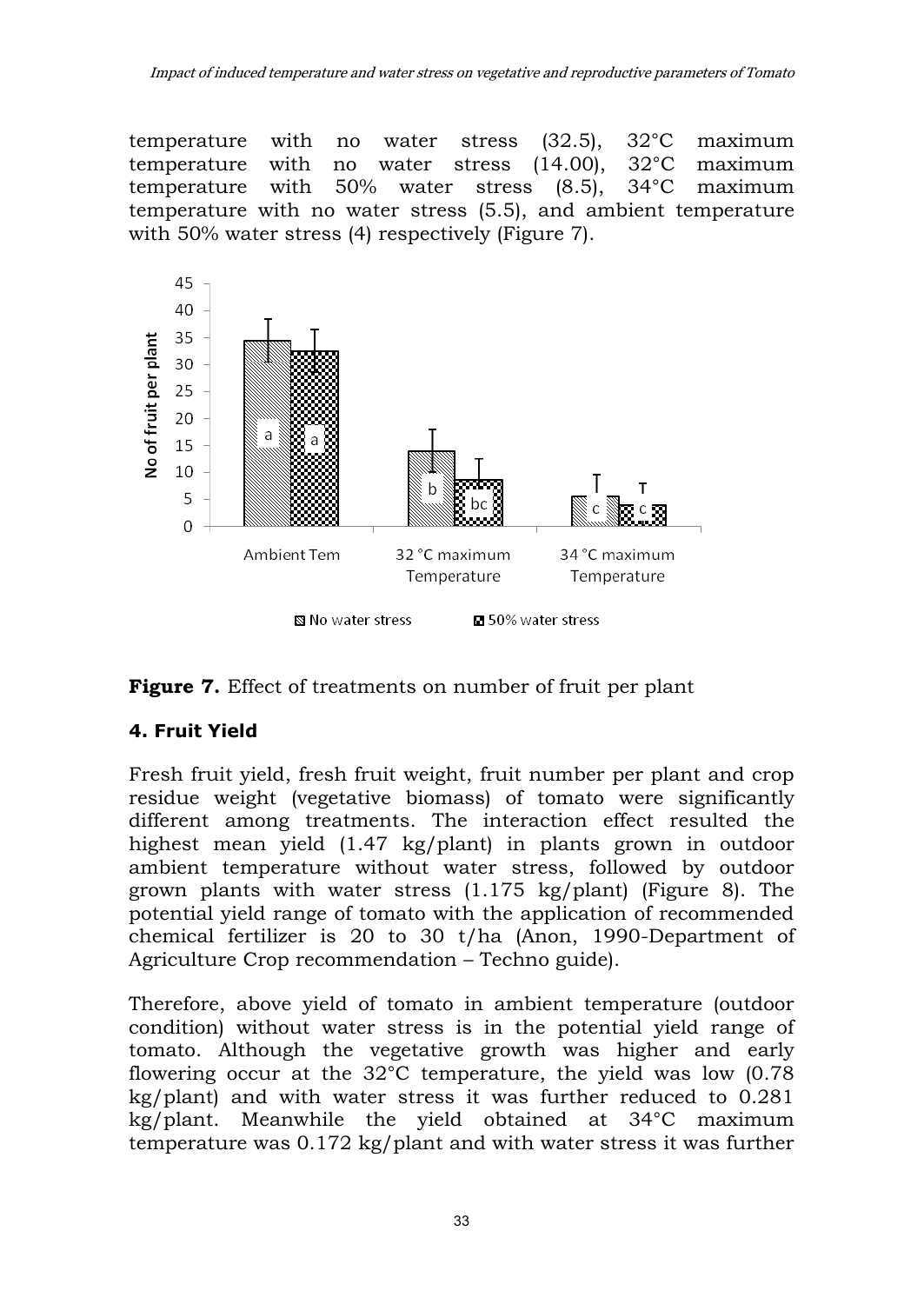#### M. D. M. Gunawardena & C. S. De Silva

reduced to 0.063 kg/plant. Hence loss of pollen viability could be a main reason for the lower fruit set under high ambient temperatures. Adil *et al*., (2003) showed reproductive processes in tomato were more sensitive to high temperatures than the vegetative process. The number of pollen grains produced by the heat tolerant genotypes was higher than the numbers produced by the heat sensitive genotypes.



**Figure 8.** Number of fruits counted for different treatments

Etanpressman *et al*, (2002), and Adil *et al.,* (2003) demonstrated that continuous exposure of fruit truss to high temperatures markedly reduced the number of pollen grains per flower and decreased viability. The effect of heat stress on pollen viability was associated with alterations in carbohydrate metabolism in various parts of the anther during its development. High post-pollination temperatures inhibited fruit set, suggesting that fertilization is sensitive to high temperature stress (Erickson and Markhart, 2002). Hazra *et al*. (2007) summarized the symptoms causing fruit set failure at high temperatures in tomato; this includes bud drop, abnormal flower development, poor pollen production, dehiscence, and viability, ovule abortion and poor viability, reduced carbohydrate availability, and other reproductive abnormalities. In addition, significant inhibition of photosynthesis occurs at temperatures above optimum, resulting in considerable loss of potential productivity.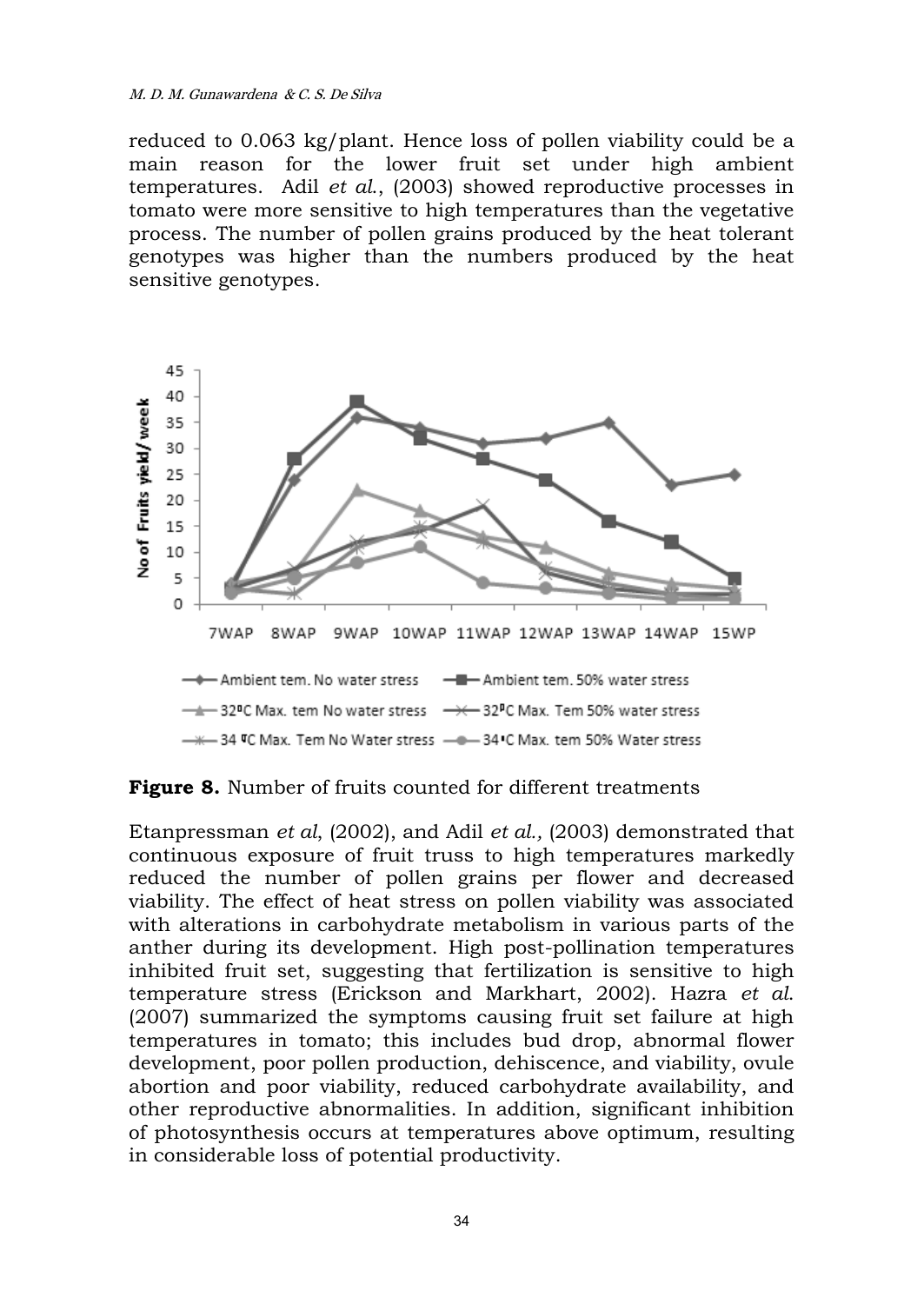A pattern of yield variation among treatments is well supported by data on fruit size and number. At temperature of 34°C without water stress produced the lowest number of fruits per plant (5.5) while plants grown under ambient temperatures (out door) produced the highest number of fruits per plant. Both fruit weight and size significantly reduced when water stress was imposed. Fruits at the ambient temperature and 32°C without water stress were heavier than those in the other treatments. 34°C maximum temperature with 50% water stress produced the smallest fruits. Fruit grew heavier in plants grown with adequate soil moisture during stages of vegetative growth and fruit setting. Similarly Molla Md *et al*., (2003) showed that the water stress throughout the growing season significantly reduced yield and fruit size.

# **Conclusions**

According to the results, water and temperature stresses and their interaction significantly effect on the growth and yield parameters such as plant height, fresh weight, number of fruit per plant, fruit yield etc. Temperature stress was positive on the plant height and shoot and leaf formation under indoor condition. Water and temperature stress in combination had severe negative effects on growth parameters as compared to the individual water stress treatments. The combination effect of water stress and temperature stress exert significant drawbacks on tomato (variety Rajitha) plant growth, fruit quality, and the chemical composition of the fruit. Throughout the season or during the early stage of ripening, and at fruit growth, combination of temperature and water stress leads to severe yield reductions of the crop. Tomato variety Rajitha, showed severe crop failures and thus negative effects on the overall yield and growth characters. Therefore, tomato variety Rajitha can not be identified as a successful crop for the dry zone of Sri Lanka if temperature is increased due to global warming. However, tomato could be successfully cultivated under green house conditions by providing adequate water and the required kind of soil and air temperature management practices.

# **Acknowledgement**

Authors acknowledge the National Science Foundation (NSF), Sri Lanka's research grant (RG/2008/AG/04) given to the second author of this paper and the valuable contributions of the committee of NSF during the progress review of this research study.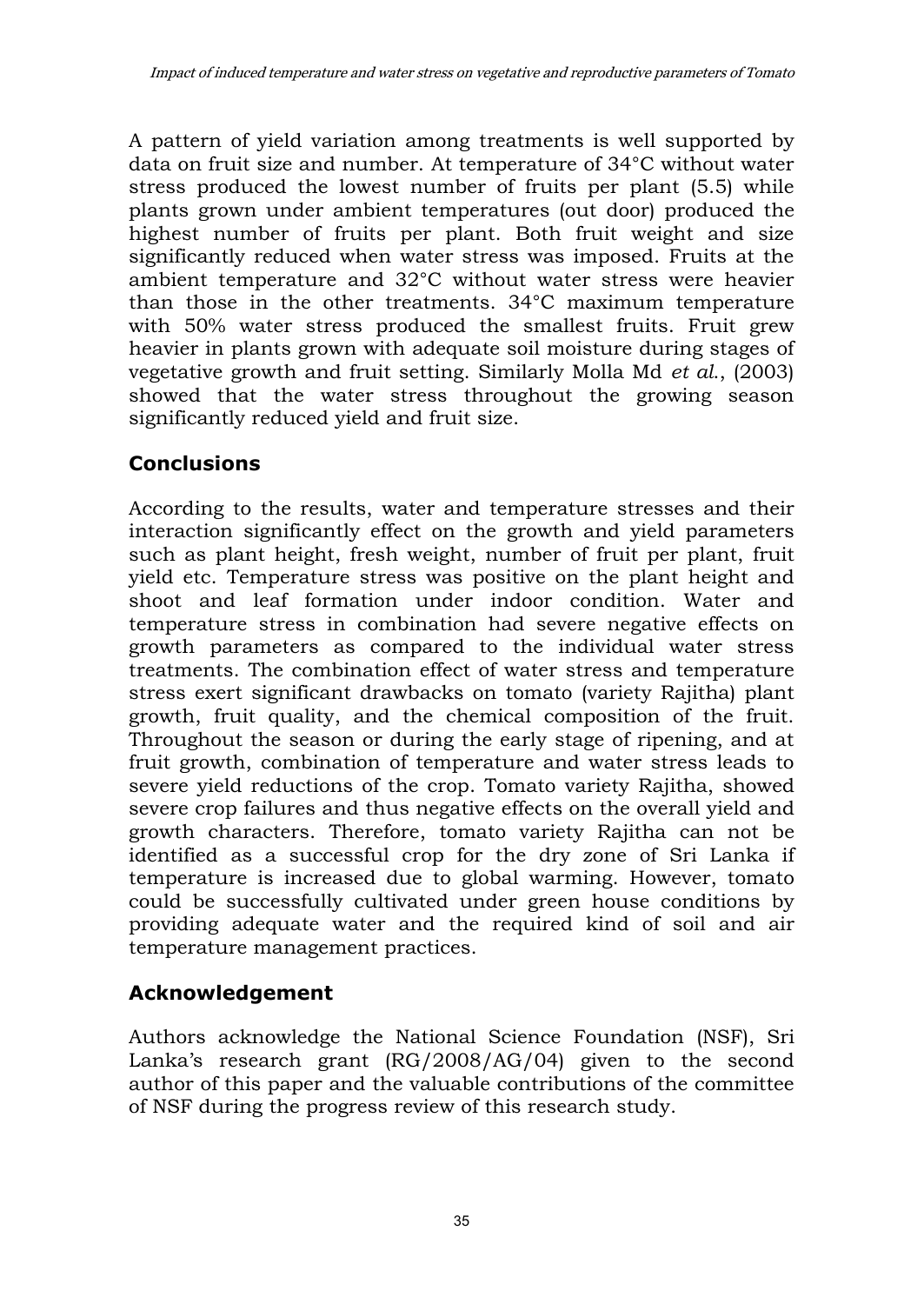#### **References**

- Abdalla, A. A, & Verderk, K. (1968). Growth, flowering and fruit set of tomato at high temperature. The Neth J Agric Sci 16:71-76.
- Adil H. Abdelmageeda, Nazim Grudab & Bernd Geyerb (2003). Effect of High Temperature and Heat Shock on Tomato (*Lycopersicon esculentum Mill*.) Genotypes under Controlled Conditions University of Khartoum, Department of Horticulture, Sudan Humboldt-Universität zu Berlin, Institute for Horticultural Science, Department of Vegetable Crops, Lentzeallee 75, 14195 Berlin, Germany. Email: [nazim.gruda@rz.hu-berlin.de](mailto:nazim.gruda@rz.hu-berlin.de)
- Anon. (1990). Technoguide, p 86-92. Department of Agriculture, Peradeniya.
- Dinar, M., & Rudich, J. (1985). Effect of heat stress on assimilates partition in tomato. Ann. Bot. 56: 239-249.
- Erickson, A. N., & Markhart A. H (2002). Flower developmental stage and organ sensitivity of bell pepper (Capsicum annuum L) to elevated temperature. Plant Cell Environ 25:123-130.
- Etanpressman, M. P., & Mason, P., (2002). The Effect of Heat Stress on Tomato Pollen Characteristics is associated with Changes in Carbohydrate Concentration in the Developing Anthers: Annals of Botany [on line]. Available at <http://aob.oxfordjournals.org/cgi/content/full/90/5/631>
- FAO (2004) Impact of climate change on agriculture in Asia and the Pacific. Twenty-seventh FAO Regional Conference for Asia and the Pacific. Beijing, China, 17-21 May 2004.
- Hazra P, Samsul H. A., Sikder, D. & Peter, K.V (2007) Breeding tomato (Lycopersicon Esculentum Mill) resistant to high temperature stress. Int J Plant Breed 1(1).
- IPCC. (2007). Fourth Assessment Report of the Intergovernmental Ppanel for Climate Change. New York: Cambridge University Press.
- Marr, C., & Jirak, M. (1990). Holding Tomato transplants in plug trays. *HortScince, 25*, 173-176.
- Molla, M. D., Madramootoo Chandra, A. & DODDS Georges, T. (2003) Effects of water stress at different growth stages on